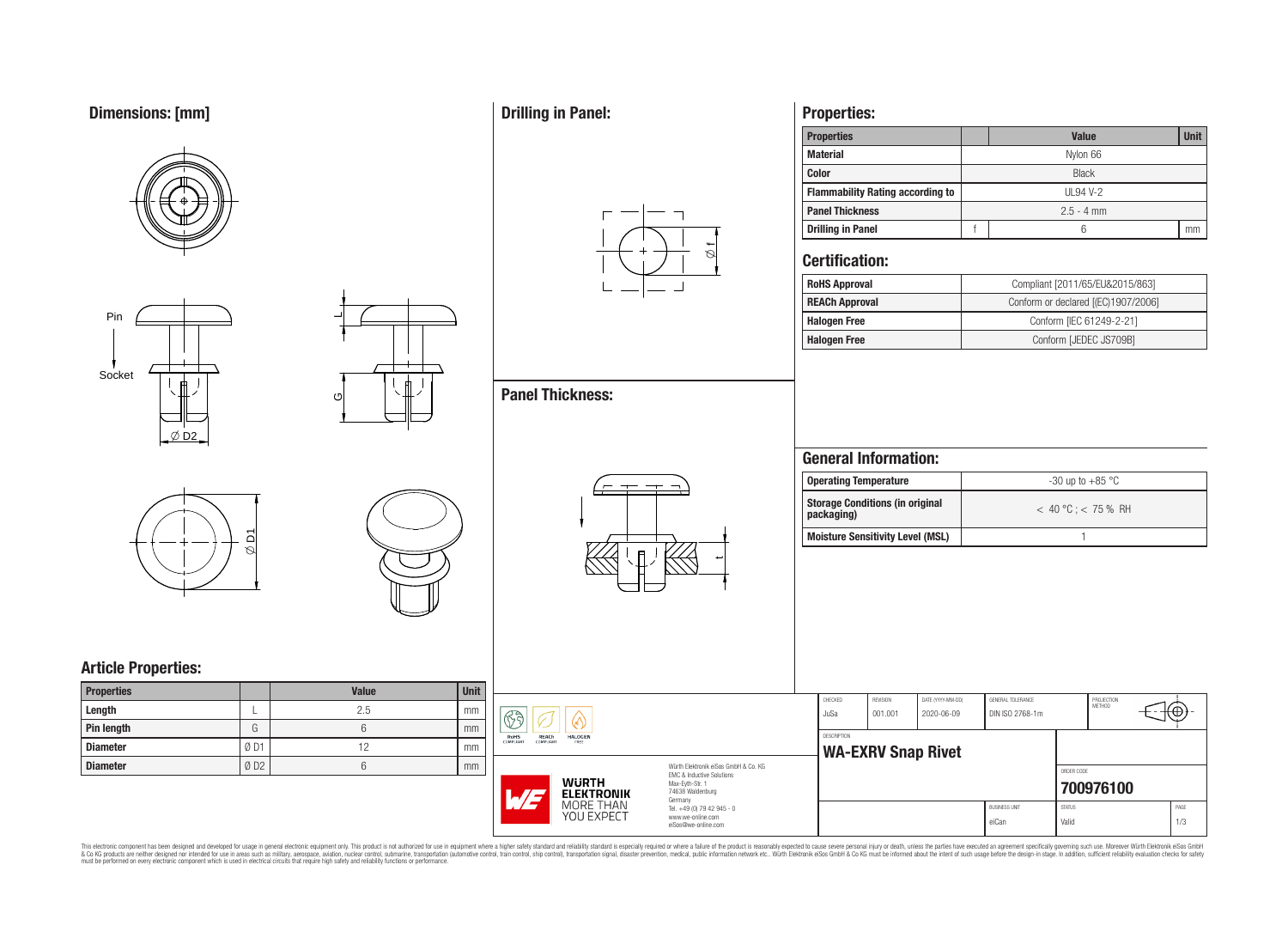## **Cautions and Warnings:**

### **The following conditions apply to all goods within the product series of WA-EXRV of Würth Elektronik eiSos GmbH & Co. KG:**

#### **General:**

- This mechanical component is designed and manufactured for use in general electronic equipment.
- Würth Elektronik must be asked for written approval (following the PPAP procedure) before incorporating the components into any equipment in fields such as military, aerospace, aviation, nuclear control, submarine, transportation (automotive control, train control, ship control), transportation signal, disaster prevention, medical, public information network, etc. where higher safety and reliability are especially required and/or if there is the possibility of direct damage or human injury.
- Mechanical components that will be used in safety-critical or high-reliability applications, should be pre-evaluated by the customer.
- The component is designed and manufactured to be used within the datasheet specified values. If the usage and operation conditions specified in the datasheet are not met, the component may be damaged or dissolved.
- Do not drop or impact the components, the component may be damaged.<br>• Wirth Elektronik products are qualified according to international standard
- Würth Elektronik products are qualified according to international standards, which are listed in each product reliability report. Würth Elektronik does not warrant any customer qualified product characteristics beyond Würth Elektroniks' specifications, for its validity and sustainability over time.
- The responsibility for the function of the application of the customer specific products and use in a particular customer design is always the full and autonomous responsibility of the customer. All technical specification for standard products also apply to customer specific products.

#### **Product Specific:**

#### **Cleaning and Washing:**

- Washing agents used during the production to clean the customer application might damage or change the characteristics of the components. Washing agents may have a negative effect on the long-term functionality of the product.
- Using a brush during the cleaning process may damage the component. Therefore, we do not recommend using a brush during the PCB cleaning process.

#### **Potting and Coating:**

• If the product is potted in the customer application, the potting material might shrink or expand during and after hardening. Shrinking could lead to an incomplete seal, allowing contaminants into the components. Expansion could damage the components. We recommend a manual inspection after potting or coating to avoid these effects.

#### **Storage Conditions:**

- A storage of Würth Elektronik products for longer than 12 months is not recommended. Within other effects, the terminals may suffer degradation, resulting in bad processability. Therefore, all products shall be used within the period of 12 months based on the day of shipment.
- Do not expose the components to direct sunlight.<br>• The storage conditions in the original packaging
- The storage conditions in the original packaging are defined according to DIN EN 61760-2.
- The storage conditions stated in the original packaging apply to the storage time and not to the transportation time of the components.

#### **Packaging:**

• The packaging specifications apply only to purchase orders comprising whole packaging units. If the ordered quantity exceeds or is lower than the specified packaging unit, packaging in accordance with the packaging specifications cannot be ensured.

#### **Handling:**

- The maximum permissible torques must be complied with to prevent mechanical destruction of the component and PCB.
- If a component is pre-assembled with an adhesive tape, the adhesive duration cannot be guaranteed. This depends on the surface where the component will be mounted on. It also depends on the environmental conditions the component is exposed to. The customer has to evaluate this for his specific application.
- Violation of the technical product specifications will void the warranty.
- Coated metal parts may have spots and/or deposits because of the rinsing and drying process during plating. The storage and processability are not affected.
- The temperature rise of the component must be taken into consideration. The operating temperature is comprised of ambient temperature and temperature rise of the component.The operating temperature of the component shall not exceed the maximum temperature specified.

These cautions and warnings comply with the state of the scientific and technical knowledge and are believed to be accurate and reliable. However, no responsibility is assumed for inaccuracies or incompleteness.

|                                                                          | 63                       |                                          | CHECKED<br>JuSa                                                                                                     | <b>REVISION</b><br>001.001 | DATE (YYYY-MM-DD)<br>2020-06-09 | <b>GENERAL TOLERANCE</b><br>DIN ISO 2768-1m |                               | PROJECTION<br>METHOD   | К⊕;       |  |             |
|--------------------------------------------------------------------------|--------------------------|------------------------------------------|---------------------------------------------------------------------------------------------------------------------|----------------------------|---------------------------------|---------------------------------------------|-------------------------------|------------------------|-----------|--|-------------|
| RoHS<br><b>REACh</b><br><b>HALOGEN</b><br>COMPLIANT<br>COMPLIANT<br>FREE |                          | DESCRIPTION<br><b>WA-EXRV Snap Rivet</b> |                                                                                                                     |                            |                                 |                                             |                               |                        |           |  |             |
|                                                                          | $\overline{\phantom{a}}$ | <b>WURTH</b><br><b>ELEKTRONIK</b>        | Würth Elektronik eiSos GmbH & Co. KG<br>EMC & Inductive Solutions<br>Max-Evth-Str. 1<br>74638 Waldenburg<br>Germany |                            |                                 |                                             |                               | ORDER CODE             | 700976100 |  |             |
|                                                                          |                          | MORE THAN<br>YOU EXPECT                  | Tel. +49 (0) 79 42 945 - 0<br>www.we-online.com<br>eiSos@we-online.com                                              |                            |                                 |                                             | <b>BUSINESS UNIT</b><br>eiCan | <b>STATUS</b><br>Valid |           |  | PAGE<br>2/3 |

This electronic component has been designed and developed for usage in general electronic equipment only. This product is not authorized for use in equipment where a higher safety standard and reliability standard si espec & Ook product a label and the membed of the seasuch as marked and as which such a membed and the such assume that income in the seasuch and the simulation and the such assume that include to the such a membed and the such